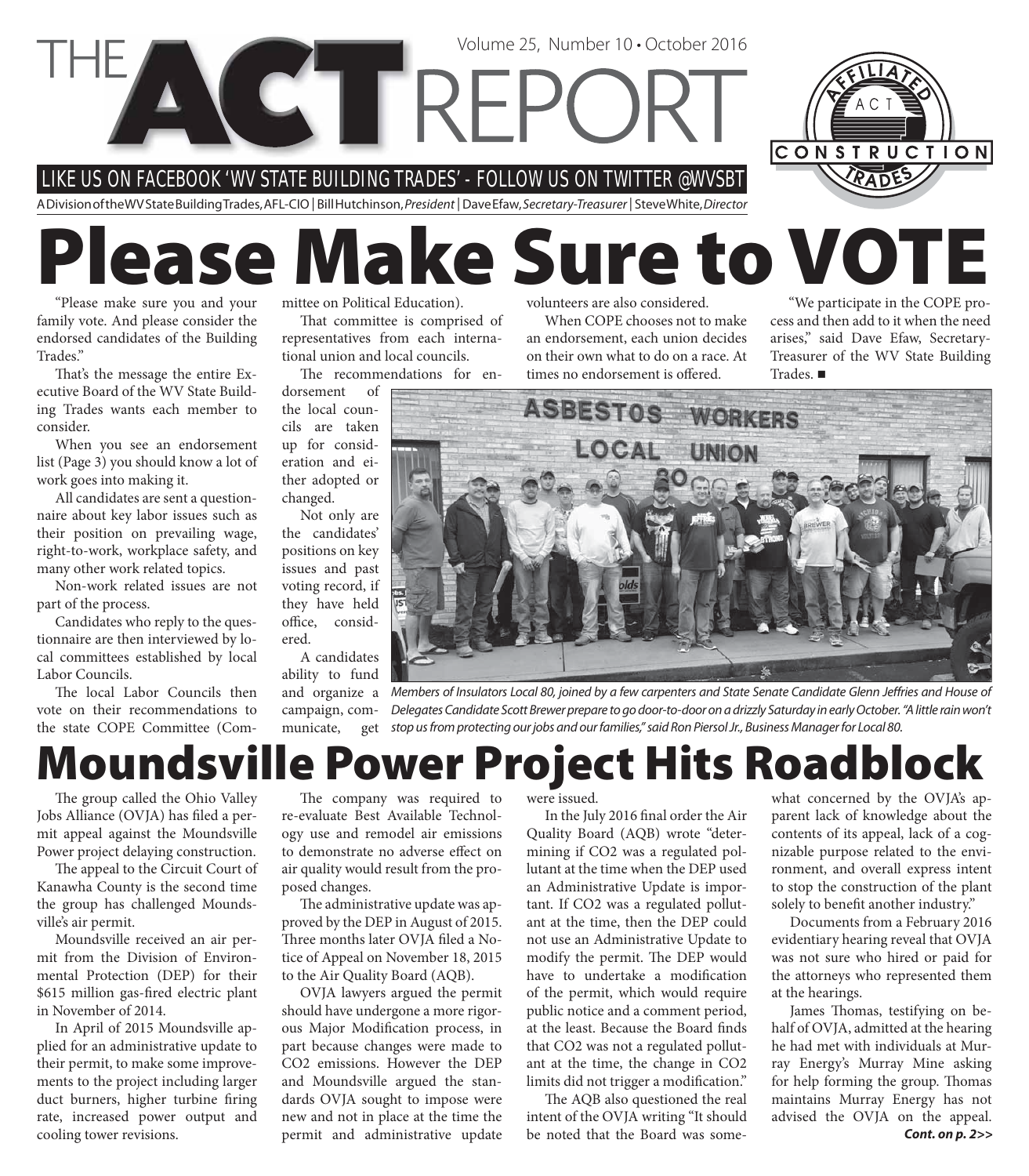## **Trades Donate to Flood Rebuilding Effort**

The West Virginia State Building Trades Council completed a \$20,000 donation commitment made at an Executive Board meeting earlier this year with a \$10,000 contribution to Project HOPE.

Prior contributions include \$10,000 to emergency relief funds set up by the WV AFL-CIO and the South Central WV Labor Council.

After devastating floods hit the state earlier this year many members of the trades pitched in to help.

The initial response came from all across the state and the country.

Glenn Jeffries, owner of Cornerstone Interiors was among the many who dropped everything to join in the clean-up effort.

For Jeffries that meant temporarily suspending his efforts to win election to the State Senate as well as taking away time from his family and business.

"When I saw the devastation up close I had to get involved," said Jeffries.

After the initial clean up Jeffries recognized there was a huge need for better planning and preparation for the rebuilding phase. Jeffries partnered with Mountain Mission, a faith based group, along with other organizations looking to make a difference and created Project HOPE.

From the Mountain Mission web site mountainmission com/floodrelief/

*"At the present time, Mountain Mission is moving into its rebuilding phase of its flood recovery operation, named The HOPE Project. HOPE stands for Helping Our People along*  the Elk (River). The program helps *residents in Kanawha County rebuild homes damaged by the flood. HOPE partners include Cornerstone Interiors, Hands on West Virginia and*  *Lowes of Kanawha City. For those that qualify, HOPE partners will provide homeowners with free drywall, subfl ooring, electrical and insulation materials. Homeowners will have to* 

*secure their own workers to install the materials. Mountain Mission can provide a list of community organizations that have volunteers that are available to help with the installation."*



John Epperly of IBEW 466 (right) hands a \$10,000 check from the WV State Building Trades to John Roberts of Mountain Mission and Glenn Jeffries of Cornerstone Interiors. Roberts and Jeffries teamed up to create Project HOPE to get construction materials to flood victims who are trying to rebuild. So far they have raised \$325,000 and helped nearly 100 families.

## **Motions Filed in Case Aimed at Blocking Right-to-Work Law**

In early October those both opposed and in support of the so-called Right-to-Work law filed motions asking Judge Jennifer Walker to decide the case in their favor.

At issue is whether or not the new law conflicts with the state constitution and if it will hurt unions and their members. In addition unions are asking for assurances language exempting the construction industry from the new law will be abided by.

The state constitution protects citizens on many levels including the right not to have property taken without compensation and the right to association.

Lawyers for the unions and members show how costs currently paid for by all workers covered by a collective bargaining agreement for services such as contract enforcement, contract negotiations, grievance handling, arbitrations, etc., will in effect increase when some workers decline to pay their share.

Federal and state law requires unions to represent all workers in a

bargaining unit regardless if they are members of the union or not. Without a Right-to-Work law the nonmembers can be required to pay for their portion of the costs relating to the contract. Cost for things like organizing and politics cannot be recovered from nonmembers. Under the RTW law nonmembers will no longer be required to pay their portion of the contract costs.

The unions look to the expected 20 percent decline in union membership in West Virginia with the passage of the law as detailed by a WVU professor brought in by Republican leaders to support the measure.

"There will be less people trying to fund the same services – to members and nonmembers alike - services that unions must provide by federal and state law," said Dave Efaw, Secretary-Treasurer of the WV State Building Trades Council.

"The republican response basically says if you don't like it, don't have a union, nobody is forcing you to be organized."

The AFL-CIO in DC filed a brief in support of the eleven West Virginia based labor organizations named in the case.

"The Workplace Freedom Act unfairly requires unions to provide services without compensation and thereby unfairly burdens union members' exercise of their right to associate."

Those who support the new law argue differently.

In a brief filed by an arm of the anti-union National Right-to-Work group the argument is quite different. "The Act does not take property from the unions it merely precludes the unions from collecting fees designed

to cover the cost of performing the duty of fair representation."

The group also calls for a summary judgement – against the unions – claiming the loss of membership and increased cost for those who remain has yet to be established.

A hearing on the competing motions will be held on December 2nd before Judge Walker.

### *Power*

#### *Continued from Page 1*

Thomas stated the OVJA's main concern was coal industry jobs.

OVJA is now asking the Kanawha County Circuit Court to overturn the AQB decision.

The appeal has put hundreds of local construction jobs at risk.

Moundsville Power selected Black & Veatch as general contractor who, in turn, entered into a project labor agreement with the Upper Ohio Valley Building and Construction Trades Council to use members of the Trades to construct the project.

"We are disappointed the project has been delayed, we have many local construction workers who really need these jobs," said Kyle Brown, President of the Council. "We fully support coal and would welcome a new coal-fired construction project, but the facts are gas is cheap and if we don't build this plant here, someone will build one elsewhere."

Ohio Valley Jobs Alliance v. William F. Durham, civil action number 16-AA-67, is assigned to Kanawha County Circuit Judge Joanna Tabit. A trial date has not been set.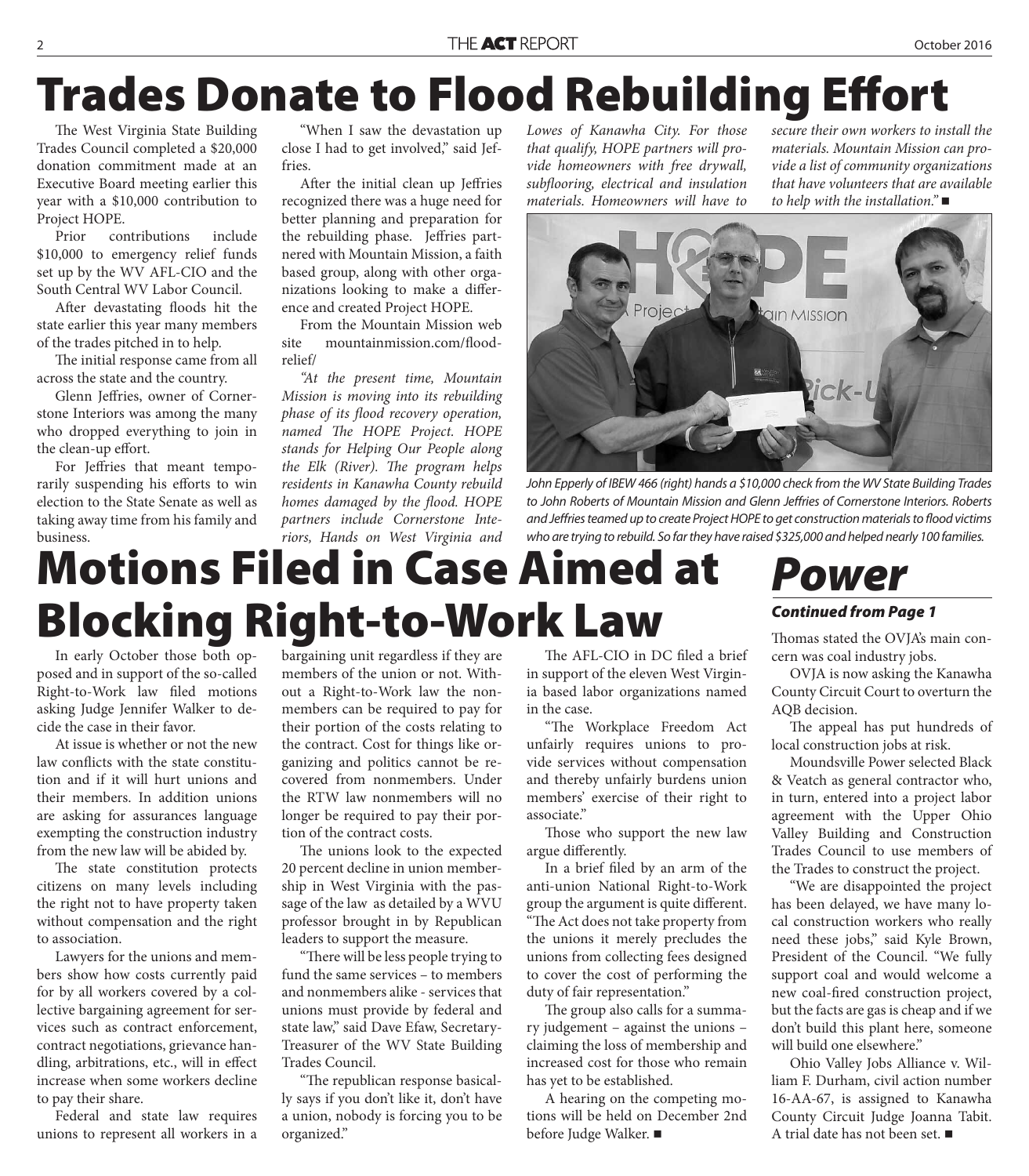## **2016 General Election COPE Endorsements**

| <b>U.S. House of Representatives</b> |                                          |
|--------------------------------------|------------------------------------------|
| David McKinley* (R) - 1st District   |                                          |
|                                      | Mark Hunt (D) - 2nd District             |
| Governor                             |                                          |
| Jim Justice (D)                      |                                          |
|                                      | <b>Attorney General</b>                  |
|                                      | Doug Reynolds (D)                        |
| <b>State Auditor</b>                 |                                          |
| Mary Ann Claytor (D)                 |                                          |
|                                      | <b>Secretary of State</b>                |
|                                      | Natalie Tennant (D)                      |
|                                      | <b>State Treasurer</b>                   |
|                                      | John Perdue (D)                          |
|                                      | <b>Agriculture Commissioner</b>          |
|                                      | Walt Hemlick (D)                         |
| <b>State Senate</b>                  |                                          |
| 1st                                  | Jack Yost (D)                            |
| 2nd                                  | Lisa Zukoff (D)                          |
| 3rd                                  | <b>Bradley Vanzile (D)</b>               |
| 3rd                                  | Greg Smith (D) Unexpired Term            |
| 4th                                  | Brian Prim (D)                           |
| 5th                                  | Bob Plymale (D)                          |
| 6th                                  | Rocky Seay (D)                           |
| 7th                                  | Richard Ojeda II (D)                     |
| 8th                                  | Glenn Jeffries (D)                       |
| 9th                                  | Mike Goode (D)                           |
| 10th                                 | Dave Perry (D)                           |
| 11th                                 | Denise Campbell (D)                      |
| 12th                                 | Doug Facemire (D)                        |
| 13th                                 | Roman Prezioso (D)                       |
| 14th                                 | Bob Williams (D)                         |
| 15th                                 | Brad Noll (D)                            |
| 16th                                 | Stephen Skinner (D)                      |
| 17th                                 | Corey Palumbo (D)                        |
|                                      | <b>House of Delegates</b>                |
| 1st                                  | Ronnie Jones (D)                         |
| 2nd                                  | Phil Diserio (D)                         |
| 3rd                                  | Shawn Fluharty (D)                       |
|                                      | Erikka Storch (R)                        |
| 4th                                  | Mike Ferro (D)                           |
|                                      | Joe Canestraro (D)                       |
| 5th                                  | Dave Pethtel (D)                         |
| 7th                                  | Mark Harper (D)                          |
| 8th                                  | David Bland (D)                          |
| 9th                                  | Jim Marion (D)                           |
| 10th                                 | Andy Daniel (D)                          |
|                                      | J. Morgan Leach (D)<br>Bill Merriman (D) |
| 11th                                 | Jim Crowder (D)                          |
| 12th                                 | Missy Morris (D)                         |
| 13th                                 | <b>Scott Brewer</b> (D)                  |
|                                      | Rosalee Juba-Plumley (D)                 |
| 14th                                 | Samantha Fooce (D)                       |
| 15th                                 | Jeffrey Smith (D)                        |
| 16th                                 | Joe Akers (D)                            |
|                                      | Sean Hornbuckle (D)                      |
|                                      | Matt Spurlock (D)                        |

17th Chad Lovejoy (D) Matthew Rohrbach (R) 18th Billy J. Chaffin II (D) 19th Ken Hicks (D) Robert Thompson (D) 20th Justin Marcum (D) 21st Phyllis White (D) 22nd Jeff Eldridge (D) **Gary McCallister** (D) 23rd Rodney Miller (D) 24th Ralph Rodighiero (D) 25th "Bucky" Blackwell (D) 26th Ed Evans (D) 27th Carol Bailey (D) Sabrina Shrader (D) Lacy Watson (D) 28th Bill O'Brien (D) Wayne Williams (D) 29th Ricky Moye (D) 30th Mick Bates (D) 31st Kristen Ross (D) 32nd Shirley Love (D) John Pino (D) Margaret Staggers (D) 33rd **David Walker** (D) 34th Brent Boggs (D) 35th Ben Adams (D) Andrew Byrd (D) Ben Sheridan (D) 36th Nancy Guthrie (D) Andrew Robinson (D) Larry Rowe (D) 37th Mike Pushkin (D) 38th Tom Tull (D) 39th Wesley Holden (D) 40th Melissa Riggs Huffman (D) 41st Adam Young (D) 42nd Stephen Baldwin Jr. (D) Ray Canterbury (R) 43rd Bill Hartman (D) Phil Isner (D) 44th Dana Lynch (D) 45th Bill Hamilton (R) 46th Peggy D. Smith (D) 47th Ken Auvil (D) 48th Richard Iaquinta (D) Derek McIntyre (D) Tim Miley (D) Wayne Worth (D) 49th Dave Gobel (D) 50th Mike Caputo (D) Linda Longstreth (D) Tim Manchin (D) 51st Barbara Fleischauer (D) Evan Hansen (D) Nancy Jamison (D)

Rodney Pyles (D)

 John Williams (D) 52nd Steven Shaffer (D) 53rd Al Tomson (D) 55th Isaac Sponaugle (D) 57th Beverly C. Keadle (D) 59th Cat Webster (D) 60th Gary "Peanut" Collis (D) 61st Jason Barrett (D)

62nd Christy Santana (D) 63rd Kenny LeMaster Jr. (D) 64th Barby Frankenberry (D) 65th Sammi Brown (D) 66th David Dingess (D) 67th Rod Snyder (D)  $\blacksquare$ \* Building Trades Endorsement **Bold** = Trades Member



Plumbers & Pipefitters Local 625 members prepare to hit the streets to inform voters why they have endorsed Glenn Jeffries for Senate. "After attacks by our current Senator Chris Walters to take away our unions and our jobs we have to do something," said Mike Rhodes, Business Manager of Local 625.



Painters and Electricians prepare to go door-to-door for Dave Bland, a member of the painters, who is running for the House of Delegates in the Wood County 8th District area.



Operating Engineers 132, Carpenters and Iron Worker members meet at a Ravenswood parking lot to help Brian Prim and Scott Brewer in their bid to win election.



Members of IBEW Local 466 along with Roofers go door-to-door in Kanawha County for Glenn Jeffries and Mike Pushkin.